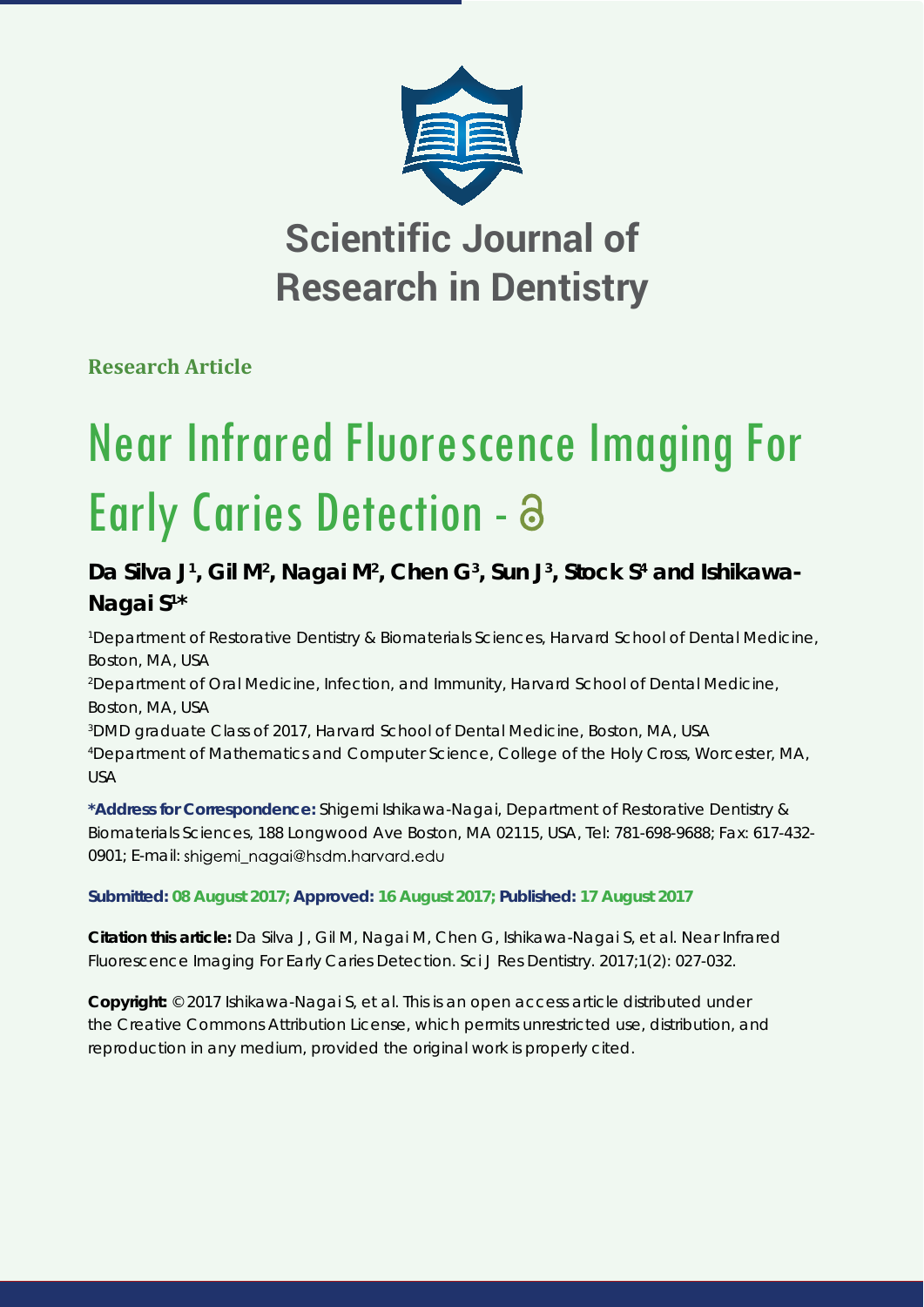#### **ABSTRACT**

Detection of early stage carious lesions is critical for active prevention. Near-Infrared Fluorescence (NIRF) is an investigational imaging modality. The purpose of this study was to investigate the feasibility and validity of NIRF imaging using an imaging agent in the detection of early occlusal and interproximal caries on extracted human teeth.

Method: Infiltration rate of OsteoSense750 (OS750, bisphosphonate derivative) into enamel carious lesions was measured using a florescence microscope, and the correlation between infiltration and lesion depth was determined. Stability of OS750 fluorescence signal intensity was examined as a factor of dilution ratio and time of excitation illumination exposure. The correlation between fluorescence intensity and carious lesion depth measured by high resolution 3D X-ray microscope was assessed. Finally, diagnostic performance (sensitivity and specificity) of NIRF imaging was compared to ICDAS for occlusal caries and to bitewing radiographs for interproximal caries using bootstrap resampling methods.

Results: The mean infiltration rate of OS750 into enamel carious lesions was 93% and there was little correlation between infiltration and lesion depth (R= -0.08987). OS750 maintained 100% of fluorescence intensity for 15 minutes with 1:10 dilution and 80% intensity for 5 minutes with 1:100 dilution. The correlation between OS750 fluorescence intensity and lesion depth was 0.64745. The sensitivity and specificity for occlusal caries with OS750 were 1.0 and 0.66 versus 0.81 and 0.8 for ICDAS. Interproximal caries values were 0.86 and 0.8 using OS750 and 0.34 and 0.9 by bitewing.

Conclusion: NIRF imaging using OS750 showed excellent properties in infiltration rate and intensity representative of the magnitude of the carious lesion. Diagnostic measures demonstrated much higher sensitivity and NPV than conventional clinical methods supporting the potential of NIR fluorescence imaging with OS750 for early stage caries detection.

**Keywords:** Biomaterial(S); NIR Fluorescence Imaging; Caries Detection; Imaging Agents

#### **INTRODUCTION**

Near-infrared fluorescence (NIRF) imaging has been introduced as an investigational imaging modality that can address previously unmet clinical needs [1-3]. It has been used for imaging in many medical fields from measuring cancer and protease activity, tissue perfusion, and diseased vasculature, to assessing hydroxyapatite quality  $[4-6]$ . The requirements for NIRF imaging are 1) excitation light penetration into the target tissue and selective excitation of the NIRF imaging agent; 2) ability of NIRF imaging agents to selectively target disease markers safely; 3) use of emission filters and optical lenses to capture fluorescence by blocking scattered emission; 4) efficient detection of fluorescence emitted from targets [6]. Dental applications of various optical imaging techniques investigated to date have shown near-infrared (NIR,  $700 \sim 2500$ nm) fluorescence imaging to be of particular interest. NIR noninvasive *in vivo* imaging has relatively low tissue absorption, scatter, and minimal auto fluorescence of tissues in the NIR range [7-12]. NIR has the potential to detect both primary caries and recurrent carries [9].

In 1958, ICG (Indocyanine green) was submitted for approval to the FDA for use in indicator-dilution studies in humans, and has been used clinically for decades as a contrast agent in measuring hepatic clearance and cardiovascular function [4]. There are several principal advantages of ICG: absorption maximum around 800nm, low toxicity (LD50 of 50-80 mg/kg in mice, rats and rabbits), and rapid excretion [13]. Recent applications of NIRF imaging with ICG involve vascular mapping and tissue perfusion, inflammation, atherosclerosis, protease activity, cell death, tumor cell surface targeting, and hydroxyapatite [4]. Zaheer and colleagues synthesized a NIRF version of the hydroxyapatite-binding molecule pamidronate [14]. The pamidronate was conjugated to a tetra-sulfonated heptamethine indocyanine (IRDye78-NHS). The NIRF derivative OsteoSense750EX (PerkinElmer, Waltham, USA) is a commercially available fluorescence *in vivo* bisphosphonate imaging agent [14]. OsteoSense750EX has been used for imaging of osteoblastic activity [14], optical detection of bone mineral [15], and detection of breast cancer micro calcification [16,17]. Bisphosphonates are synthetic phosphonate derivatives in which the canonical P-O-P bond is replaced by a nonhydrolyzable P-C-P bond [14]. Bisphosphonates have a very high affinity for bone mineral because they bind to hydroxyapatite crystals [18], and inhibit hydroxyapatite breakdown, thereby effectively suppressing bone resorption. Bisphosphonate therapy is a clinical intervention for postmenopausal osteoporosis due to the ability of bisphosphonates to selectively suppress osteoclast activity thereby retarding bone resorption [18]. Bisphosphonates can offer substantial clinical benefits in diseases such as osteoporosis, where an imbalance between osteoblast-mediated bone formation and osteoclast-mediated bone resorption exists. In addition, since tooth enamel contains a high percentage of hydroxyapatite (96%), enamel caries with demineralized hydroxyapatite may be great binding site for bisphosphonates.

The purpose of this study was to investigate the feasibility and validity of NIRF imaging in the detection of early occlusal and interproximal caries on extracted human teeth.

#### **MATERIALS AND METHODS**

OsteoSense750EX® (OS750, PerkinElmer, USA), a targeted fluorescent in-vivo imaging agent was used as NIRF imaging probe for caries detection. OS750 excitation occurs at 749 nm and emission at 770nm which rarely overlaps with tooth auto fluorescence [Figure. 1A]. OS750 is comprised of bisphosphonate and ICG as a contrast agent [Figure 1B] [14, 16]. First the infiltration of OS750 into a carious lesion was assessed. The fluorescence signal stability of OS750 was compared to other NIR fluorescence imaging probes. The correlation between fluorescence intensity of OS750 and carious lesion depth was assessed. Finally, diagnostic measures including specificity and sensitivity of early stage of occlusal and interproximal caries by OS750 were compared to International Caries Diagnosis and Assessment System (ICDAS) and bite-wing radiographs. Extracted human premolars and molars without restorations or cavitation were used in this study. Institutional Review Board of Harvard University approved the study.

#### **Infiltration of OS750 into the carious lesion**

Thirty-three white spot lesions on the flat surface (interproximal, facial or lingual) of 24 extracted human teeth were selected and randomly numbered. One microliter of 1:100 dilution of the stock solution of OS750 at 200 μM in PBS was applied to lesions for 30seconds, then rinsed with a distilled water for 10 seconds and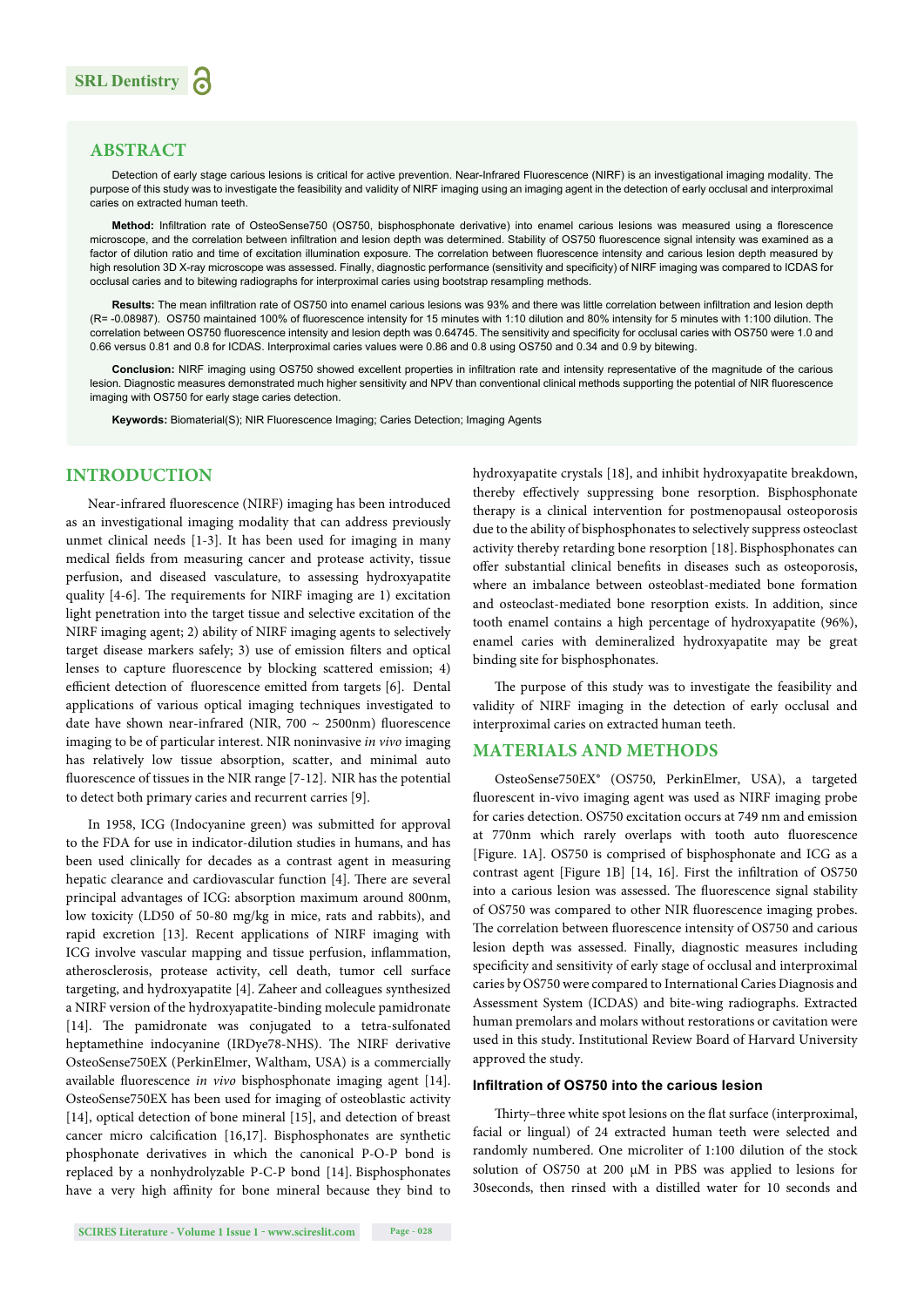

allowed to dry. Each tooth was abraded from the buccal-lingual or mesial-distal surface to a 3 mm section that included the area of interest using Buehler Vector Powerhead (Isomet 1000: Buehler, USA), then further polished to approximately 1.0 mm section. A fluorescence microscope BX51 (Olympus America, Philadelphia, USA) was used to capture two different images of each specimen: a histological image under light microscope setting of 4X power and a fluorescent image with the fluorescence microscope under 4X power. Samples were excited with a 750 nm filter and an image was captured with a 770 nm emission filter [Figure 1C]. The depth of the caries was measured from the histological picture captured under the light microscope. In the same manner, the extent of the fluorescent probe infiltration was measured from the fluorescence image taken by the fluorescence microscope [Figure 1C]. Percentage of infiltration was calculated (percentage=fluorescence-microscope/ light-microscope x 100) and Spearman's correlation coefficient between infiltration percentage and caries lesion depth was analyzed.

#### **Stability of emitted fluorescence signal of OS750**

The fluorescence signal intensity of OS750 was compared to other 3 NIRF probes IR-820, CFTM 750 and Cardio Green (Sigma-Aldrich, Natick, MA) over time. Twenty-four square areas (approximately 5mm x 5mm) on the flat surfaces (lingual and buccal) of 12 intact teeth were etched with 38% phosphoric acid for 30 seconds, rinsed for 10 seconds and allowed to dry. Four NIR fluorescence probes were tested at 2 dilution concentrations (2 μM at 1:100 dilution and 20 μM at 1:10 dilution). One microliter of the each concentration was applied to the etched and surrounding area, and rinsed and dried. The fluorescence imaging system [Figure 2A], was used to detect fluorescence. Each tooth was placed on the stage [Figure. 2A-1], facing the Charge-Coupled Device (CCD) camera (MC285SPD-L0B0: Texas Instrument, USA) [Figure2A-2]. The NIR illumination light (750nm, Xenon light source MAX 301 Asahi Spector, Japan) was excited over the specimens at 45 degree angle and a fixed distance



**Figure 1:** Property of OsteoSense750 (OS750).

A: Wavelength for excitation (749nm) and emission (770nm) of OS750.

B: Chemical formula of OS750.

C: Images of fluorescence of OS750 infiltrated into the caries lesion on the flat surface. C-1) Light microscopic image, C-2) Fluorescence microscopic image.

D: Correlation diagram of infiltration percentage and caries depth.





D: Change of fluorescence intensity over the time with 1/100 dilution. Intensity of IR820 decreased drastically in 5 minutes, but other 3 agents kept over 80% of initial intensity.

[Figure 2A-3]. Emission fluorescence was captured by the CCD camera and real-time images of the fluorescence were recorded. The square area  $(3mm \times 3mm)$  in the center of each etched area (fluorescent area) was selected and the intensity of the fluorescence signal at 5 time points (baseline, 5, 10, 15 and 20 minutes) were quantified using the Photoshop Histogram Analysis and was plotted using Microsoft Excel [19,20]. Each measurement was repeated 3 times and the average readings were used for the analysis.

#### **Correlation between fluorescence signal intensity and carious lesion depth**

Seventeen interproximal white spot carious lesions (7 premolars and 10 molars) and 17 occlusal enamel caries without cavitation (7 premolars and 10 molars, ICDAS 1 or 2) were used to evaluate correlation between lesion depth and fluorescence intensity. One microliter of OS750 (1:100 dilution) was applied to the carious lesion and allowed to air dry. Fluorescence signals were captured and recorded with the aforementioned manner. Fluorescence signal intensity at the center of each lesion (approximately 2x2mm) was quantified. The lesion depth was measured by a high resolution 3D X-ray microscope (Xradia MicroXCT-200, Zeiss). All teeth were scanned using the same filter, magnification, exposure time, kV and voltage. Following reconstruction, the images were analyzed using the Xradia viewing software [Figure 3A, B]. Three images of the same tooth were carefully observed and corresponding section of carious lesion was identified. Each lesion depth was measured 3 times and the average of the readings was used in the analysis. Spearman's correlation coefficient between lesion depth and fluorescence intensity was calculated.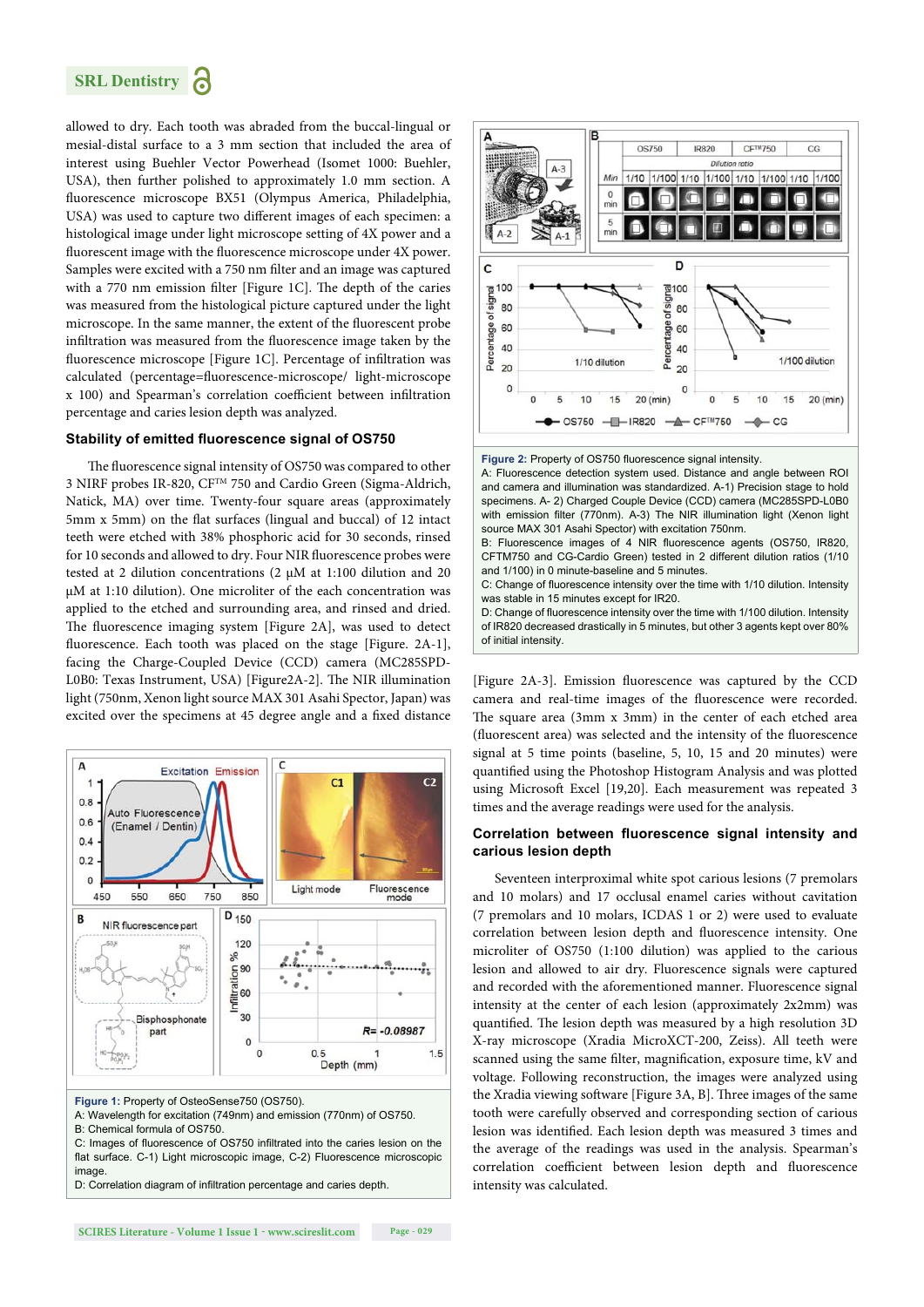#### **Diagnostic measures of carious detection performance by NIRF imaging, radiograph bitewings and ICDAS**

Occlusal caries: Fifty-eight occlusal areas including central fossa, mesial and distal pits without any cavitation were selected as area of interest (ROI) and assessed by ICDAS and NIR fluorescence imaging. Three ICDAS calibrated examiners scored each ROI as "sound" or "carious (ICDAS 1 or 2)". Each ROI on an occlusal surface was treated by  $2~3$ μl of OS750 (1:100 dilution) in the same manner. The tooth was then examined with a fluorescence imaging system as previously described [Figure 4A-1]. Fluorescence images were captured with the CCD camera from the occlusal [Figure 4A-2]. Three trained examiners who did not participate in the ICDAS assessed images as "no fluorescence signal observed" or "fluorescence signal observed" [Figure 4A-3].

Interproximal caries: Thirty-three interproximal surfaces without cavitation were selected and assessed with bitewing radiographs and OS750 NIR fluorescence imaging. Each ROI was treated by  $2~3$ μl of OS750 (1:100 dilution). The tooth was placed on the stage of the fluorescence imaging system with buccal side facing to the camera [Figure 4B]. The NIR illumination light was on the marginal ridge of the interproximal area [Figure 4B-1]. Real-time images of the fluorescence signal coming through the buccal surface were recorded by the CCD camera [Figure 4B-2]. Three trained examiners assessed images as "no fluorescence signal observed" or "fluorescence signal observed" [Figure 4B-3]. A conventional bitewing radiograph using a short cone technique was obtained for each tooth. Radiographs were taken using F speed film and the x-ray tube set at 70 kvp, 7 mA, and 22 pulses. Three examiners who did not assess the NIR images evaluated radiographs and scored each ROI as "no lesion" or "lesion".

Statistical analysis: The majority score for each method was used in the statistical analysis. The gold standard, 3D X-ray microscope was used to evaluate occlusal caries and presence or absence of lesion was



fluorescence image of interproximal lesion.

B: Representative reconstructed images of the molar by Xraida and fluorescence image of occlusal lesion.

C: Correlation diagram of fluorescence intensity and lesion depth.



light was shined from the occlusal surface (A-1) and emission signal was captured directly from occlusal surface by CCD camera (A-2). Representative fluorescence images captured (A-3). B: Optical geometry and fluorescence image of interproximal caries.

Illumination light was shined from the marginal ridge (B-1). Emission fluorescence signal from caries was captured indirectly from the buccal side using CCD camera (B-2). Representative fluorescence images captured (A-3).

determined by an experienced examiner. For interproximal caries, histologic analysis by light microscope was used and the examiner determined presence or absence of a lesion.

The overall sensitivity and specificity for each detection method was calculated. Standard errors were estimated using bootstrap resampling. Statistical analyses were performed using the SAS version 9.1 statistical package (SAS Institute, NC, USA).

#### **RESULTS**

#### **Properties of OS750 on the carious lesion**

Average infiltration rate was  $93.72 \pm 14.45\%$  (Max: 121.5%, Min: 59.8%) and Spearman's correlation coefficient between infiltration rate and lesion depth was -0.08987, little correlation [Figure 1-C]. Fluorescence intensity of NIR probes at 1:10 dilution was stable in 5 minutes, and about 100% of intensity was kept for 15 minutes on OS750, CFTM750 and CG [Figure 2B, C]. At 1:100 dilution, 80% of intensity was kept for 5 minutes except for IR820, but intensity decreased dramatically in 10 minutes [Figure 2B, D]. Lesion depth of teeth tested varied 203.7  $\mu$ m ~1999.0  $\mu$ m, fluorescence signal intensity measured were  $38.39 \sim 218.24$ . There was a moderate positive correlation (Spearman's R=0.64745) between lesion depth and fluorescence intensity.

#### **Diagnostic measures of caries detection performance of NIR florescence imaging**

Carious lesions were found in 43 of the 58 occlusal ROIs, and in 23 of the 33 of the interproximal ROIs. The values of sensitivity and specificity, and the corresponding 95% confidence interval for each detection method are shown in [Table 1]. For occlusal caries detection, NIRF imaging was in agreement with the gold standard. ICDAS missed 8 of 43 lesions. For absent caries, ICDAS misdiagnosed only 3 of 15 teeth and NIRF imaging misdiagnosed 5 of 15. Although sensitivity of the NIR method was  $1.0$ , specificity was lower  $(0.667)$ compared to ICDAS (0.8). For the interproximal carious detection, NIRF imaging missed 3 lesions of 23. By contrast, bitewing missed 15 of 23 lesions. When carious lesions were not present, NIRF imaging had 2 false positive out of 10 and bitewings had 1 false positive. Therefore, sensitivity was substantially higher for NIR compared to bitewings (0.87 versus 0.35).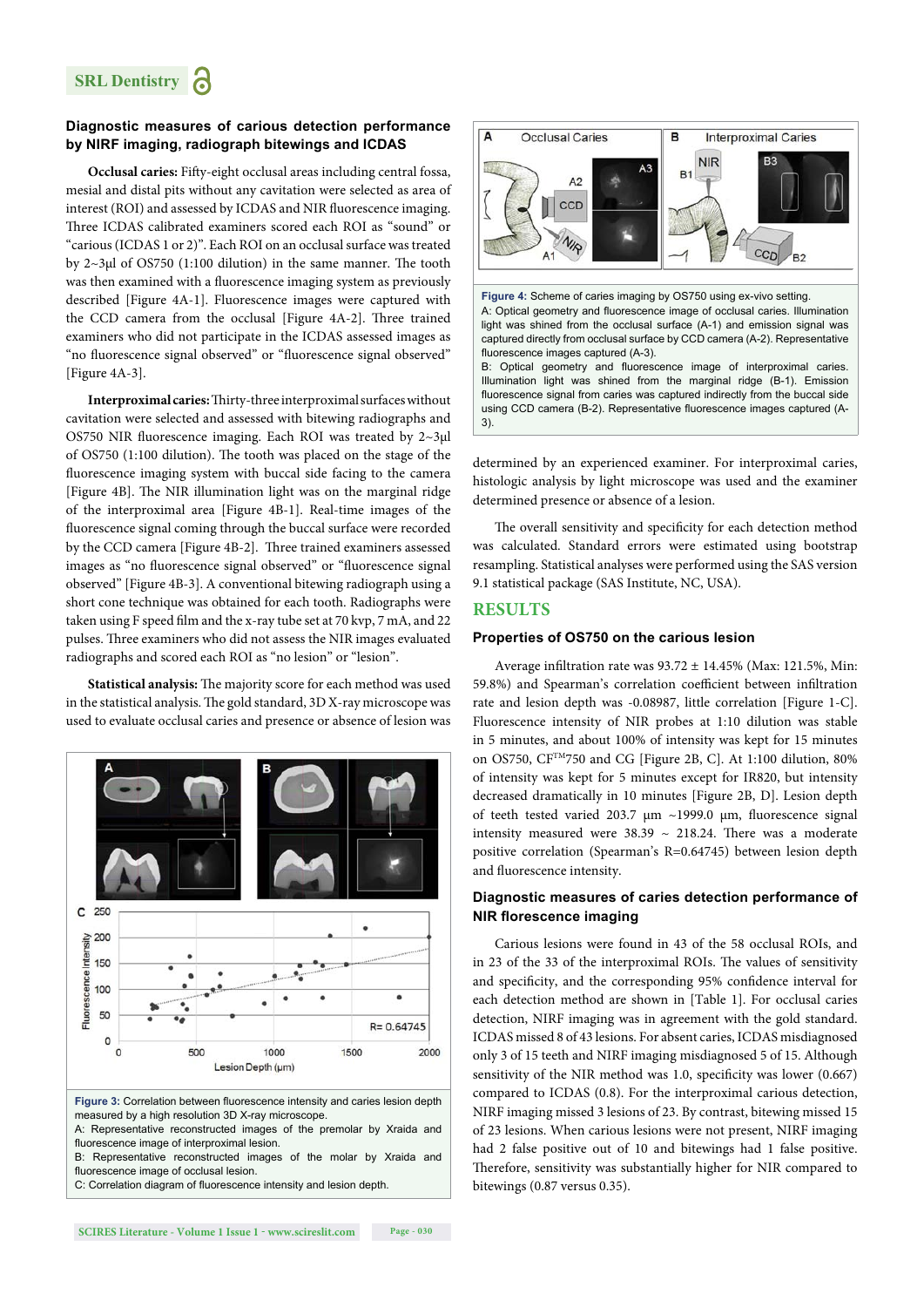**SRL Dentistry**

Table 1: Summary of sensitivity, specificity, PPV, and NPV and corresponding 95% confidence interval. Occlusal caries by NIR fluorescence imaging and ICDAS. Interproximal caries by NIR fluorescence imaging and Radiograph Bitewing.

| Occlusal caries             |                                |                              |               |                     |             |                    |
|-----------------------------|--------------------------------|------------------------------|---------------|---------------------|-------------|--------------------|
|                             | NIR Fluorescence Occlusal View |                              |               | <b>ICDAS</b>        |             |                    |
|                             | Condition                      |                              |               | Condition           |             |                    |
|                             | Absent                         | Present                      | <b>Totals</b> | Absent              | Present     | <b>Totals</b>      |
| <b>Test Positive</b>        | 5                              | 43                           | 48            | 3                   | 35          | 38                 |
| <b>Test Negative</b>        | 10                             | $\Omega$                     | 10            | 12                  | 8           | 20                 |
| <b>Totals</b>               | 15                             | 43                           | 58            | 15                  | 43          | 58                 |
|                             |                                | Lower limit                  | Upper limit   |                     | Lower limit | <b>Upper limit</b> |
| Sensitivity                 | 1.0                            | 0.897857                     | 1.0           | 0.813953            | 0.660821    | 0.91078            |
| Specificity                 | 0.66667                        | 0.386866                     | 0.897857      | 0.8                 | 0.513732    | 0.910              |
| PPV                         | 0.895833                       | 0.76557                      | 0.76557       | 0.921053            | 0.775159    | 0.979387           |
| <b>NPV</b>                  | 1.0                            | 0.655464                     | 1.0           | 0.6                 | 0.364117    | 0.800229           |
| <b>Interproximal caries</b> |                                |                              |               |                     |             |                    |
|                             |                                | NIR Fluorescence Buccal View |               | Radiograph BiteWing |             |                    |
|                             | Condition                      |                              | <b>Totals</b> | Condition           |             | <b>Totals</b>      |
|                             | Absent                         | Present                      |               | Absent              | Present     |                    |
| <b>Test Positive</b>        | 2                              | 20                           | 24            | 1                   | 8           | 9                  |
| <b>Test Negative</b>        | 8                              | 3                            | 9             | 9                   | 15          | 14                 |
| Totals                      | 10                             | 23                           | 33            | 10                  | 23          | 33                 |
|                             |                                | Lower limit                  | Upper limit   |                     | Lower limit | Upper limit        |
| Sensitivity                 | 0.869565                       | 0.653332                     | 0.965692      | 0.347826            | 0.171896    | 0.571788           |
| Specificity                 | 0.8                            | 0.442182                     | 0.964573      | 0.9                 | 0.541155    | 0.994758           |
| PPV                         | 0.909091                       | 0.693756                     | 0.984096      | 0.888889            | 0.506703    | 0.994172           |
| <b>NPV</b>                  | 0.727273                       | 0.393167                     | 0.926723      | 0.375               | 0.195502    | 0.592424           |

#### **DISCUSSION**

NIRF with OS750 has been widely used for diagnostic imaging of osteoblastic activity in animals, but has never been applied in dentistry, especially for diagnostic imaging of caries. This study confirmed NIRF as a promising method for caries imaging. More importantly, regardless of lesion size and depth, OS750 was shown to selectively target enamel caries with 93% infiltration rate which was an advantage for NIRF detection and imaging of early caries. In a clinical application with OS750 as an NIRF probe, the half-life of fluorescence intensity is an important characteristic. OS750 at 1:10 dilution gives 15min without any decrease in emission intensity, and at 1:100 dilution there is 90% retention of the fluorescence intensity for 5 minutes. This is a sufficient duration for clinical application.

We hypothesized that the degree of fluorescence intensity will vary depending on the amount of OS750 bound to the lesion which is in turn related to the volume of the lesion. There is a positive correlation (0.64745) between fluorescence signal intensity and lesion depth which is an advantage of NIRF imaging. Strong fluorescence intensity can be interpreted as representing a deep carious lesion. This characteristic can be explained by the excellent penetration of OS750 into carious lesions. This unique phenomenon of OS750 is the result of the bisphosphonate moiety.

A known side effect of systemic bisphosphonate use is an increased risk of pathologic fractures, Osteonecrosis of the Jaw (ONJ) and atrial fibrillation [18]. However, there are important differences in the use of bisphosphonate in this application. OS750 is applied topically with rinsing for dental diagnostic imaging while oral systemic therapy for osteoporosis requires more frequent and systemic use at higher doses compared to caries detection. Furthermore, although bisphosphonate interferes in normal bone cell metabolism thus causing ONJ, tooth enamel is acellular tissue that bisphosphonates do not affect when carious diagnostic imaging is performed.

A sensitive test is usually positive in the presence of disease and should be chosen when there is a serious consequence for missing a disease. For example, when there is reason to suspect a dangerous but treatable condition, sensitive tests are helpful during the early stages of a diagnostic workup [21]. The caries process, if allowed to progress, will become irreversible and need surgical intervention that many require invasive tooth preparation and can ultimately lead to tooth loss. Therefore, a sensitive test is desired for the detection of early stage caries. The sensitivity of NIRF imaging, the new method, was much higher than that of ICDAS and bite wing radiographs demonstrating improved efficacy of this method as a potential early stage caries detection tool. NIRF imaging could be much more likely to reveal the presence of disease early on. Although the sensitivity of NIRF imaging is superior to that of ICDAS and bite wing radiographs, further improvement would be desirable to reduce false positives and false negatives. One potential solution to false positives on occlusal caries is reducing the strength of the NIR light. Occlusal caries illumination light excites ROIs directly. Therefore, reducing strength of the NIR light could reduce the false positive rate. One possible way to reduce false negatives for interproximal caries is the geometry used in the technique. The method used in this study had the NIR light indirectly excite the area of interest from the occlusal marginal ridge. Therefore, NIR light intensity decreased as it traveled through the occlusal enamel to the probes in the area of interest. Altering the intensity of the excitation light source may change the sensitivity of the technique. Possible geometry would be direct illumination of excitation light by using laser fiber optics of very small diameter that can reach into the interproximal space. Another alternative would be using a probe with a higher wavelength of excitation/emission that